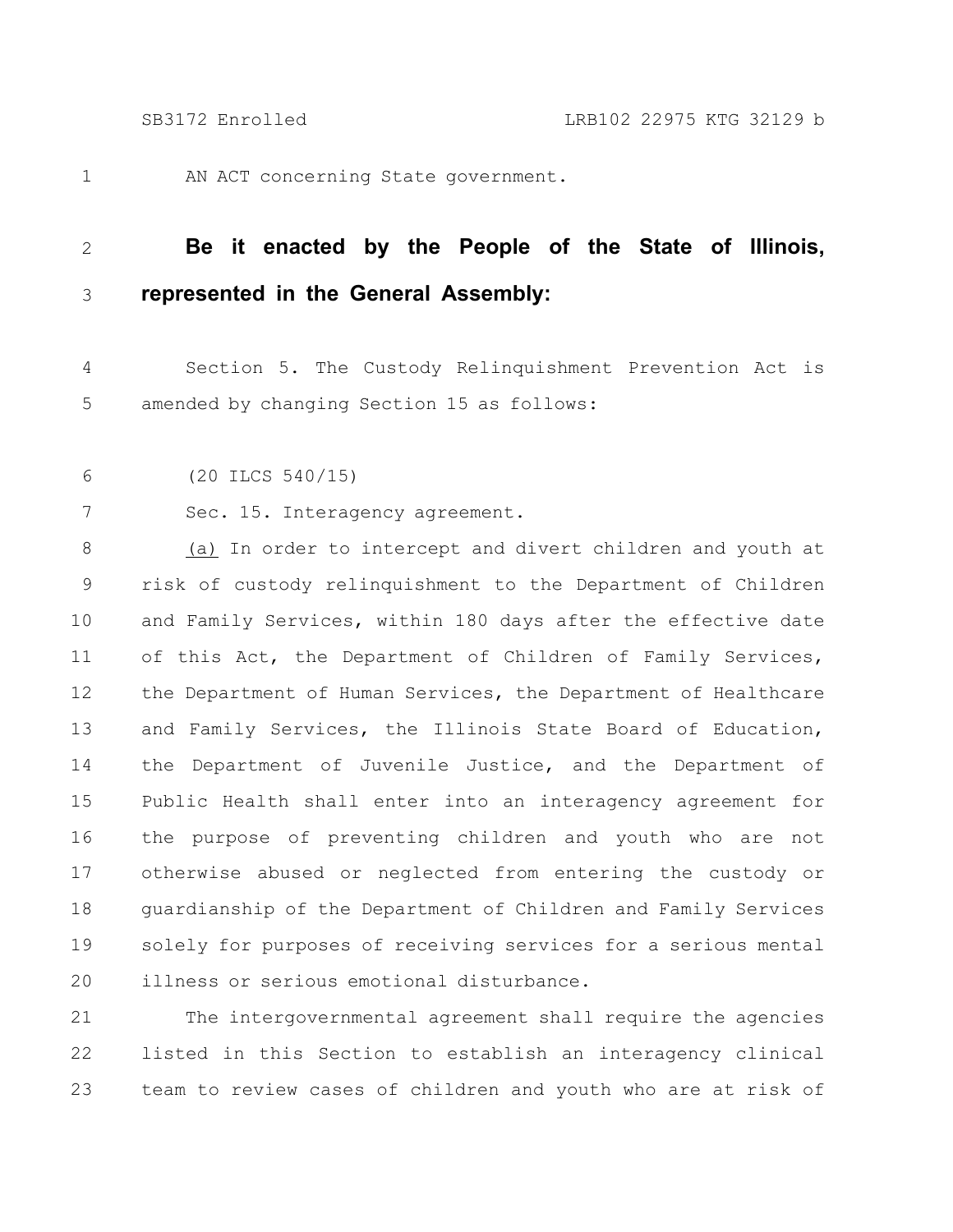SB3172 Enrolled - 2 - LRB102 22975 KTG 32129 b

relinquishment who are at a hospital or other similar treatment facility, and to connect the child or youth and his or her family with the appropriate services, treatment, and support to stabilize the child or youth's serious mental illness or serious emotional disturbance and prevent custody relinquishment to the Department of Children and Family Services. 1 2 3 4 5 6 7

The interagency agreement, among other things, shall address all of the following: 8 9

(1) Requiring families with private health insurance to exhaust their private insurance coverage. 10 11

(2) Establishing cost sharing for services received for families whose income exceeds the federal poverty level that would qualify them for Medicaid, based on the family's ability to pay. 12 13 14 15

(3) For children or youth who are not otherwise Medicaid eligible, performing a crisis stabilization assessment and developing a care plan for the child or youth and the family with the goal of determining what services are necessary to (i) stabilize the child or youth and (ii) prevent custody relinquishment to the Department of Children and Family Services when there is no abuse or neglect. 16 17 18 19 20 21 22 23

(4) Set criteria for short-term crisis stabilization services, including intensive community-based services or a short-term residential placement, as the child or 24 25 26